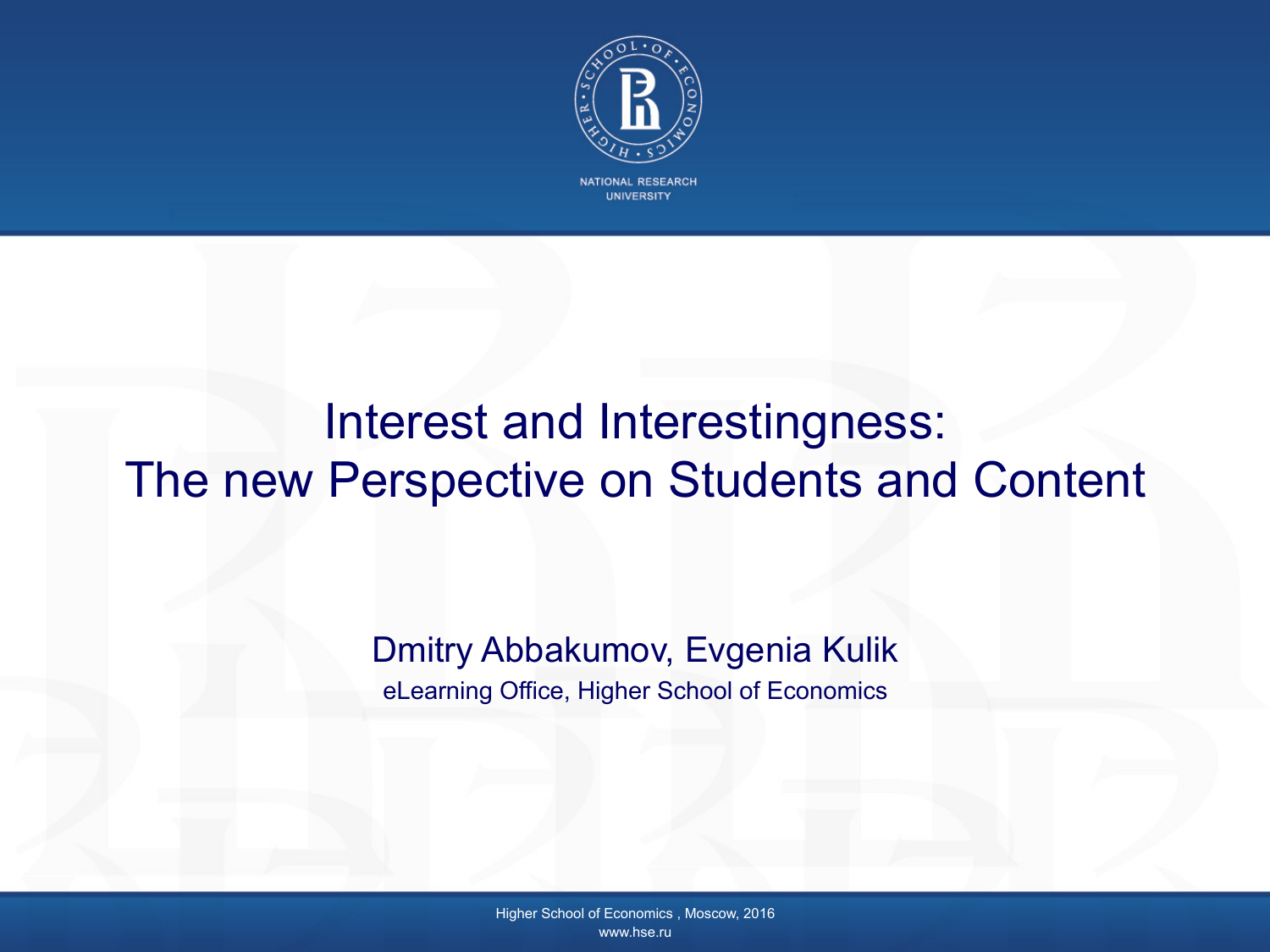# Interest and Learning



- $\circ$  Learning is affected not only by personal interest but also by the *interestingness* of tasks and objects (Thorndike, 1935).
- o *Interest is a critical cognitive and affective motivational variable that guides attention,* **facilitates learning** in different content areas and *for learners of all ages, and develops through experience* (Renninger & Hidi, 2011).
- $\circ$  Two types of Interest:
	- o **Individual** Interest (learning performance is influenced by personal preferences),
	- o **Situational** Interest (learning performance is influenced by interestingness of stimulus materials).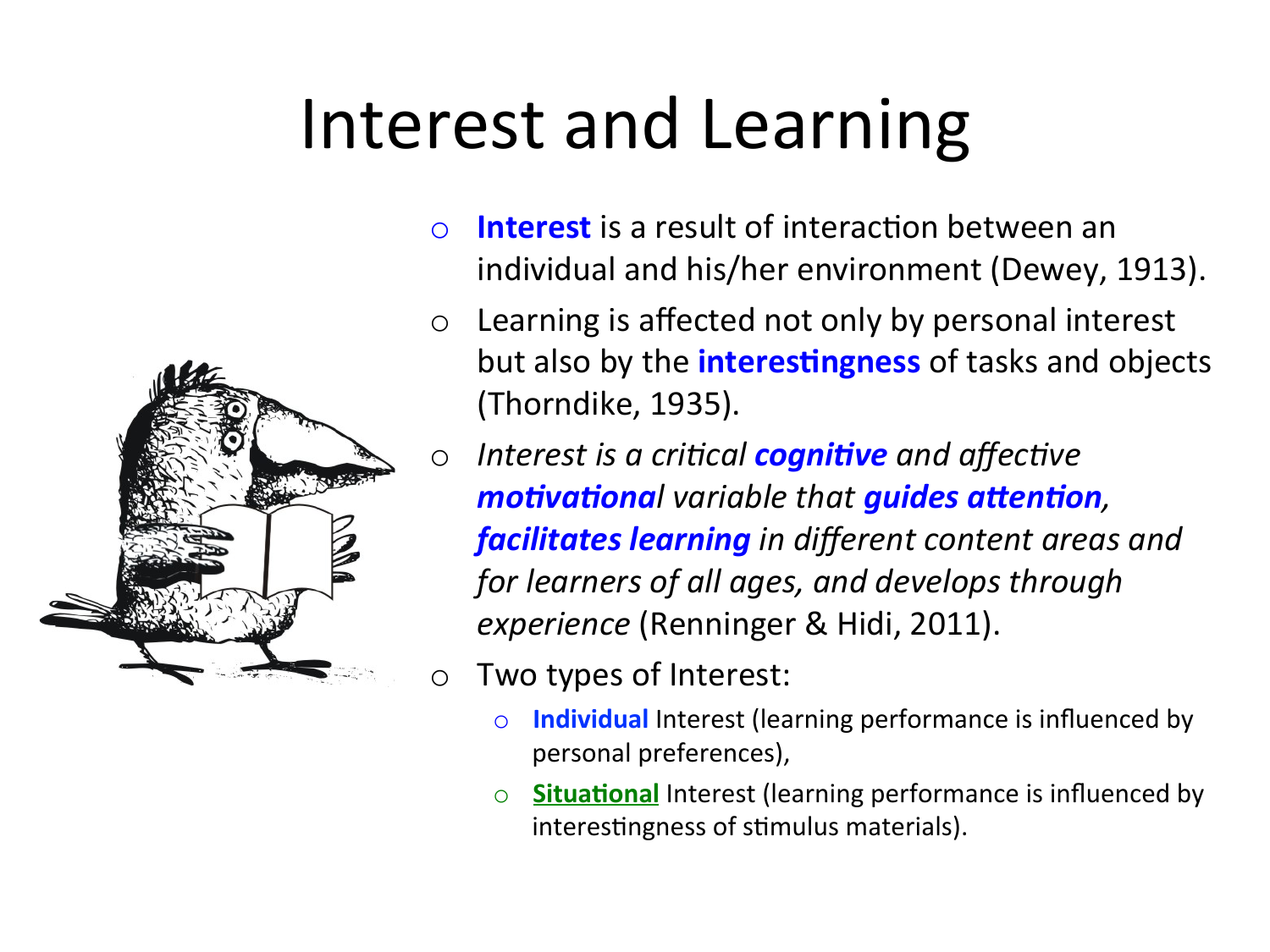#### Two Focuses of the Study

**Measure** the student's interest and the interestingness of the content.

(2) Make an attempt to **understand the role** of interest in the online learning process.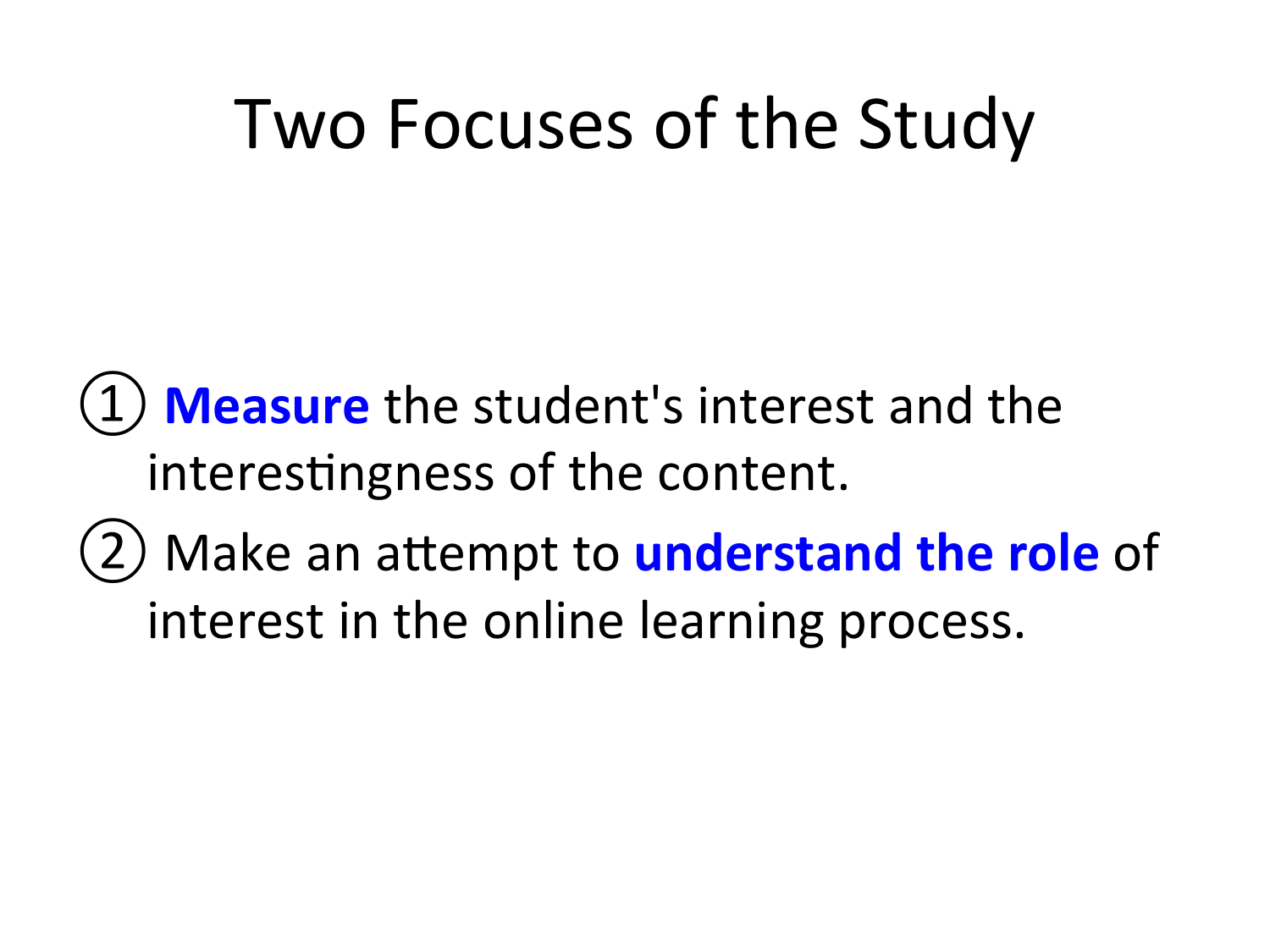# Data Collecting and Processing

- Two on-demand courses in two languages, English and Russian.
- $\circ$  In-video questionnaires:
	- $\circ$  Please rate the level of your interest during the lesson?
		- Very high, ..., Very Low
	- $\circ$  How difficult is this lesson for you?
		- $\circ$  Very difficulty, ..., Very easy
- $\circ$  Psychometric techniques: Item Response Theory, Partial Credit Model.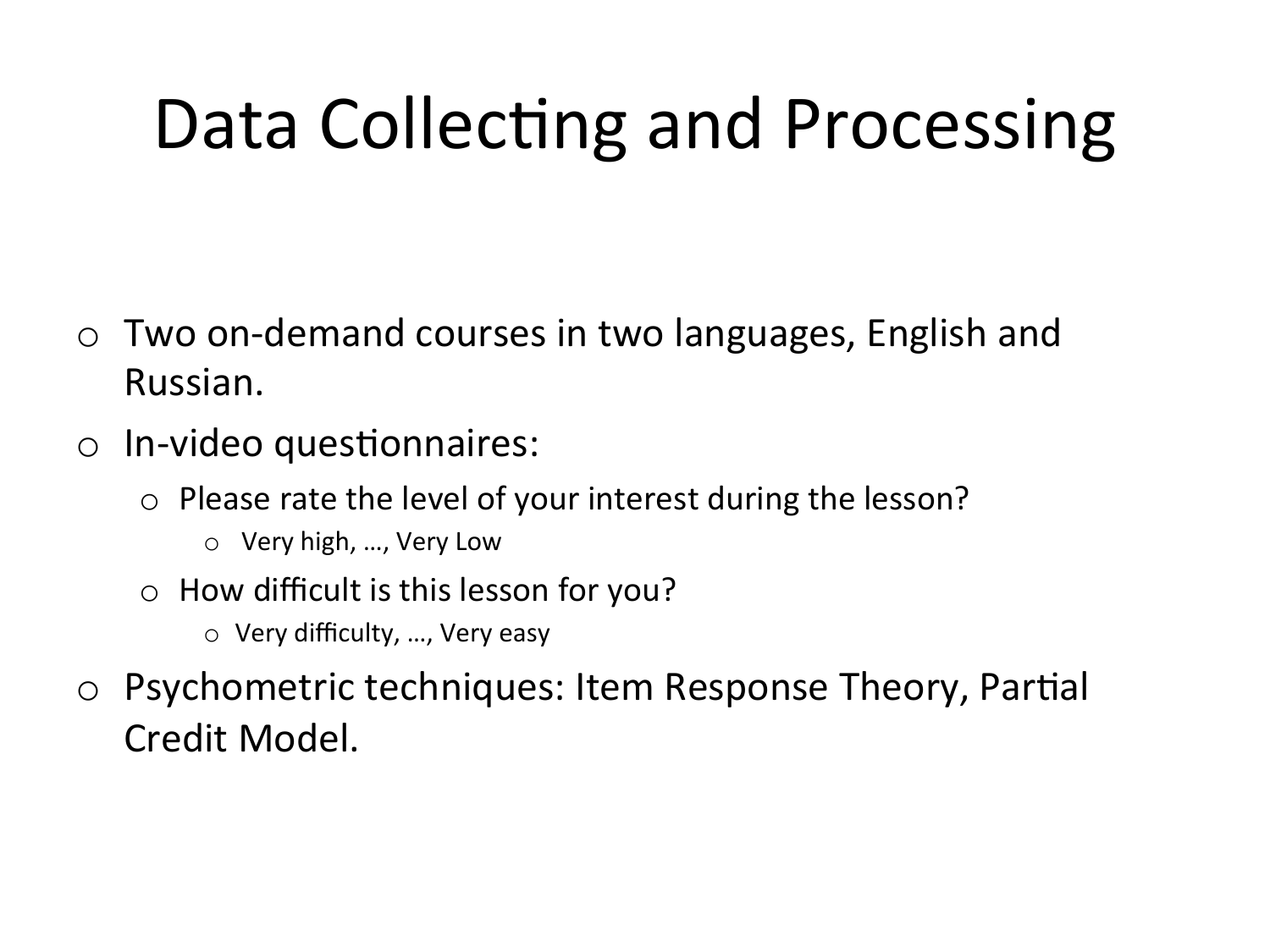# Why Item Response Theory?

Direction of increasing interest(ingness)

|                |                                                                                                                                                                                                                                                 | <b>STUDENTS</b>                                | <b>LESSONS</b><br>$\ddot{}$                   |
|----------------|-------------------------------------------------------------------------------------------------------------------------------------------------------------------------------------------------------------------------------------------------|------------------------------------------------|-----------------------------------------------|
| $\overline{O}$ | Item response theory (IRT), or<br>latent trait theory, is a<br>psychometric paradigm for the<br>design, analysis, and scoring of<br>tests, questionnaires, and<br>similar instruments measuring<br>abilities, attitudes, or other<br>variables. | <b>Students with high</b><br>level of interest | Lessons with high<br>level of interestingness |
| $\overline{O}$ | <b>IRT</b> understands the latent<br>variables (the interest) in terms<br>of person (students) and object<br>(lessons) parameters.                                                                                                              | <b>Students with low</b><br>level of interest  | Lessons with low<br>level of interestingness  |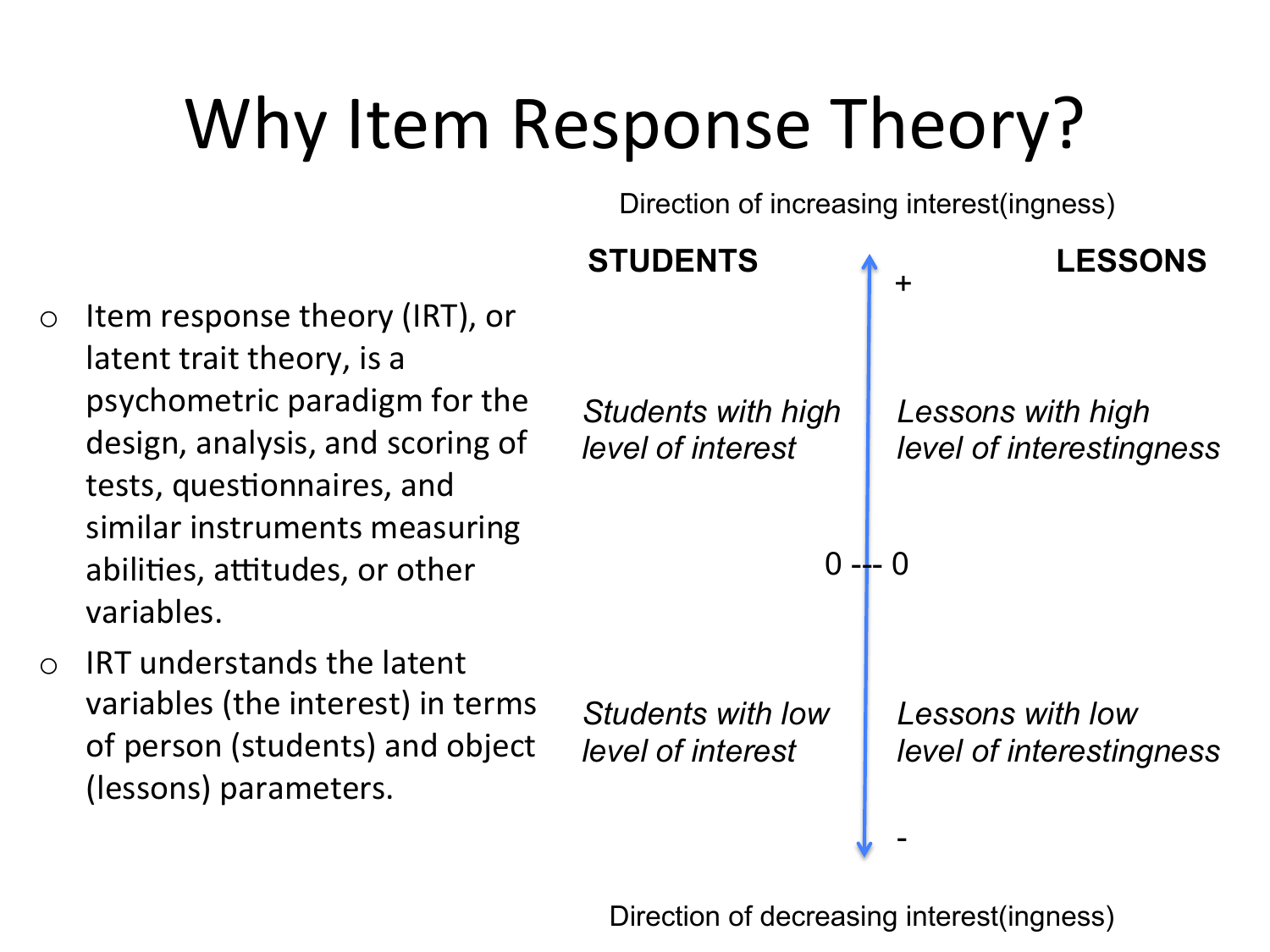#### Lessons Learned (1)

- o The interest (*blue curve*) is changing during the course.
- o We can find artifacts that increase and decrease the interest.

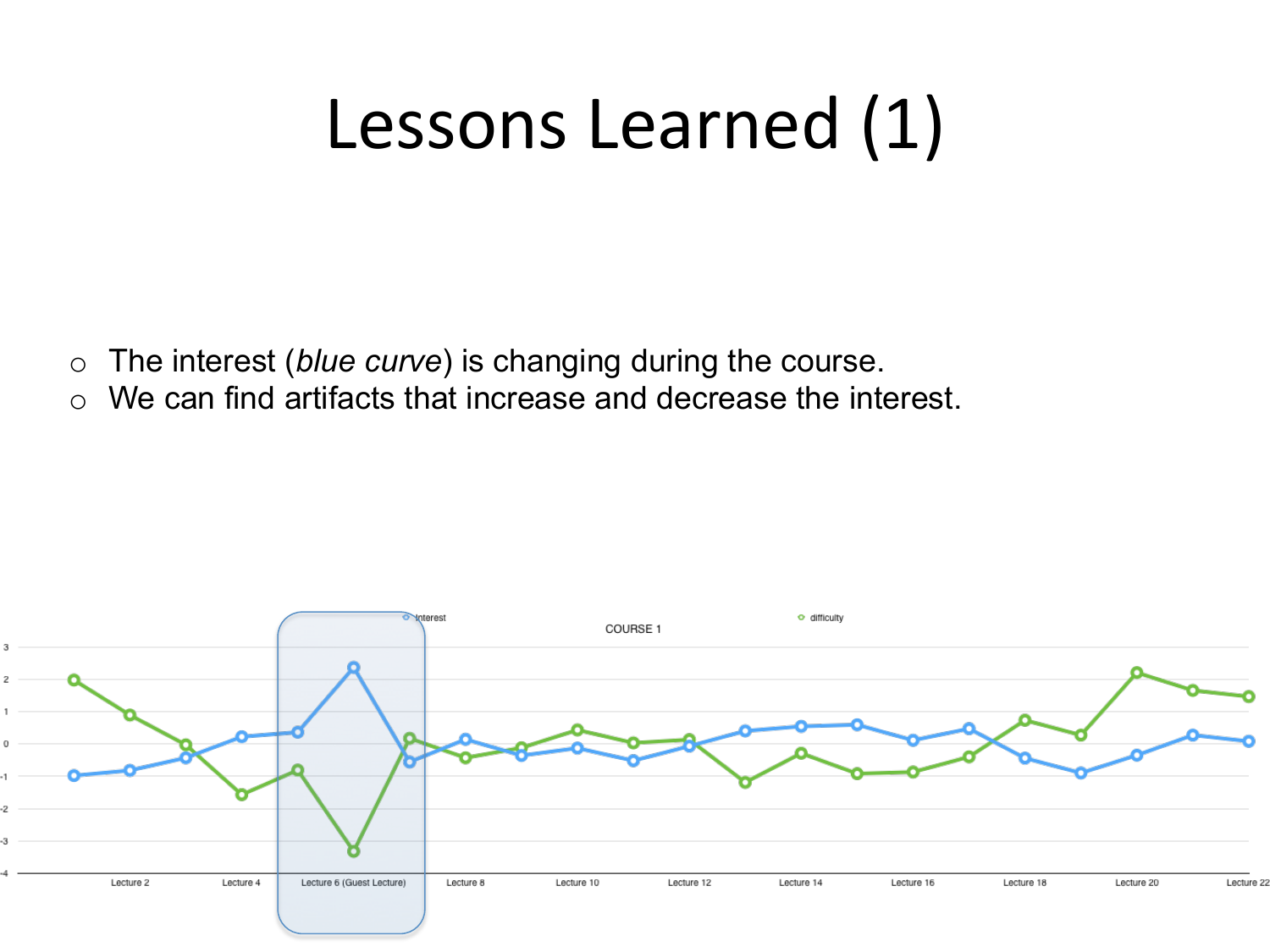### Lessons Learned (2)

- o We are getting closer and closer to understanding the student's experience.
- o *"In the start of the course you may feel asleep, but later it is fine…"*, (from a student's feedback).

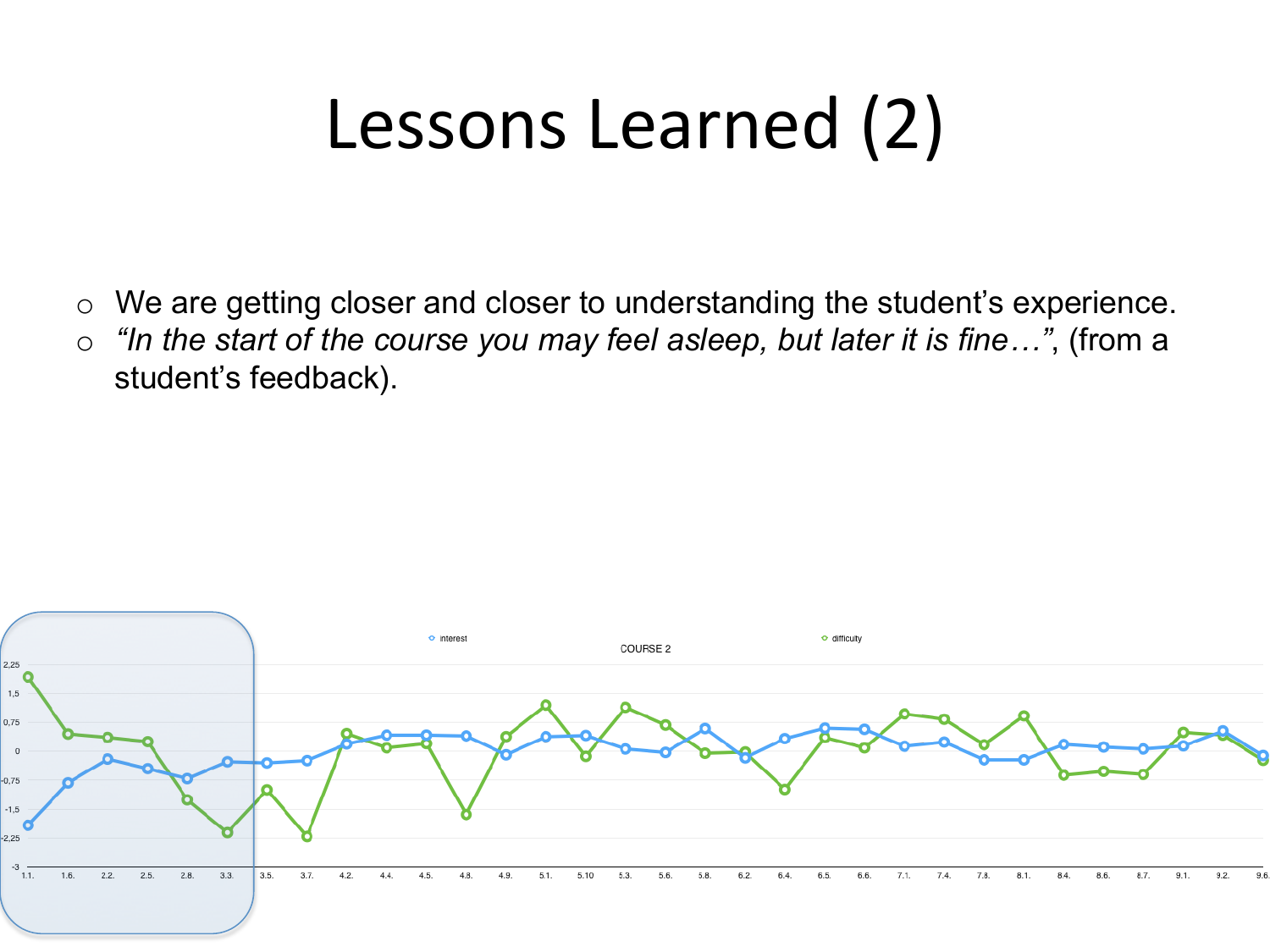### Lessons Learned (3)

o We can balance the interest (*red curve*) and the difficulty (*green curve*) parameters of the course.

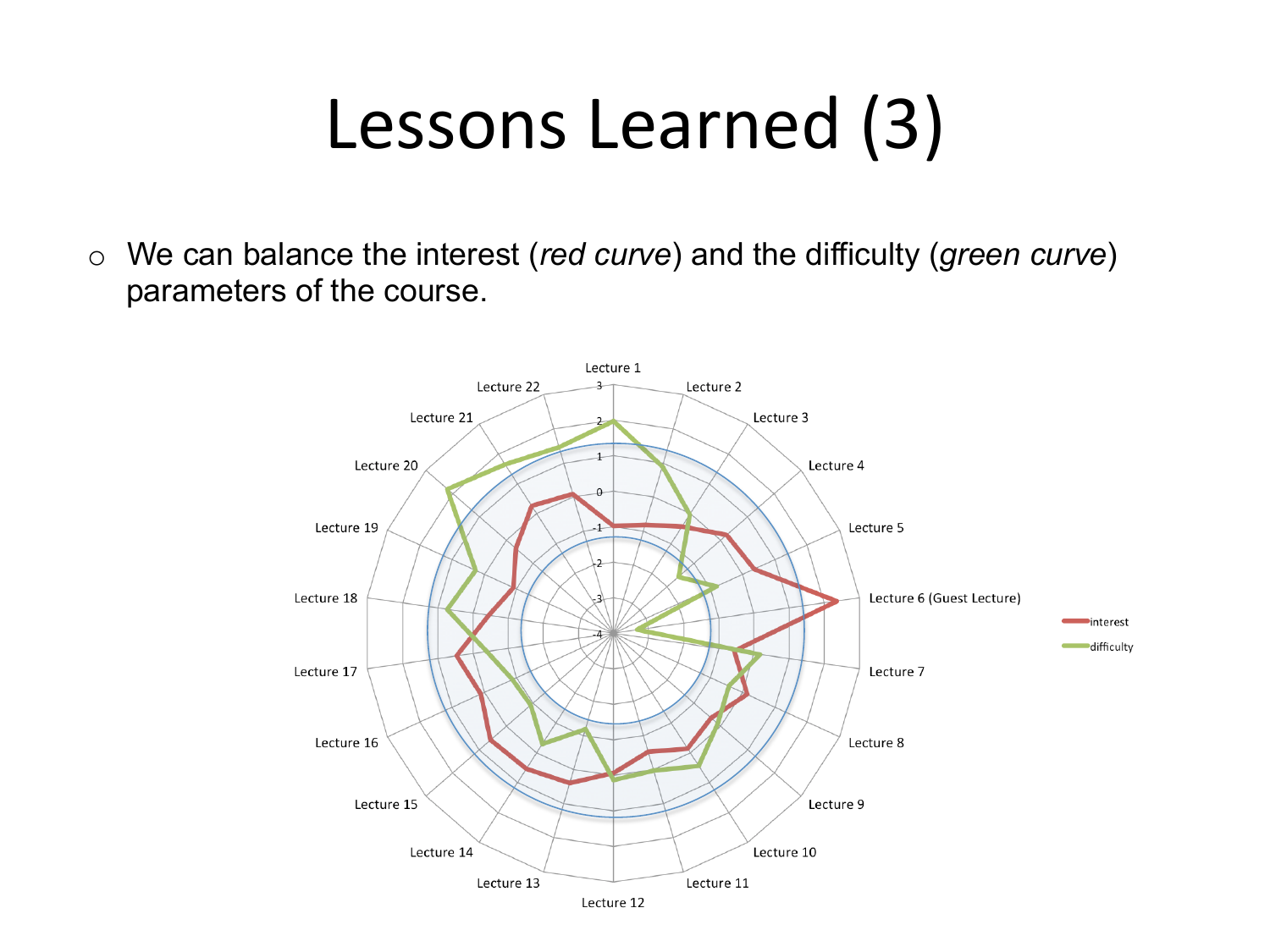# Challenges and Limitations

- $\circ$  The direct question about the interest with written options may affect the measures because can not fully catch the state in the present moment.
- $\circ$  Common IRT models have the lack of descriptive power. In order to improve the measures in the future, we will use Explanatory Item Response Models (De Boeck & Wilson, 2004) which can help to obtain more delicate estimates.